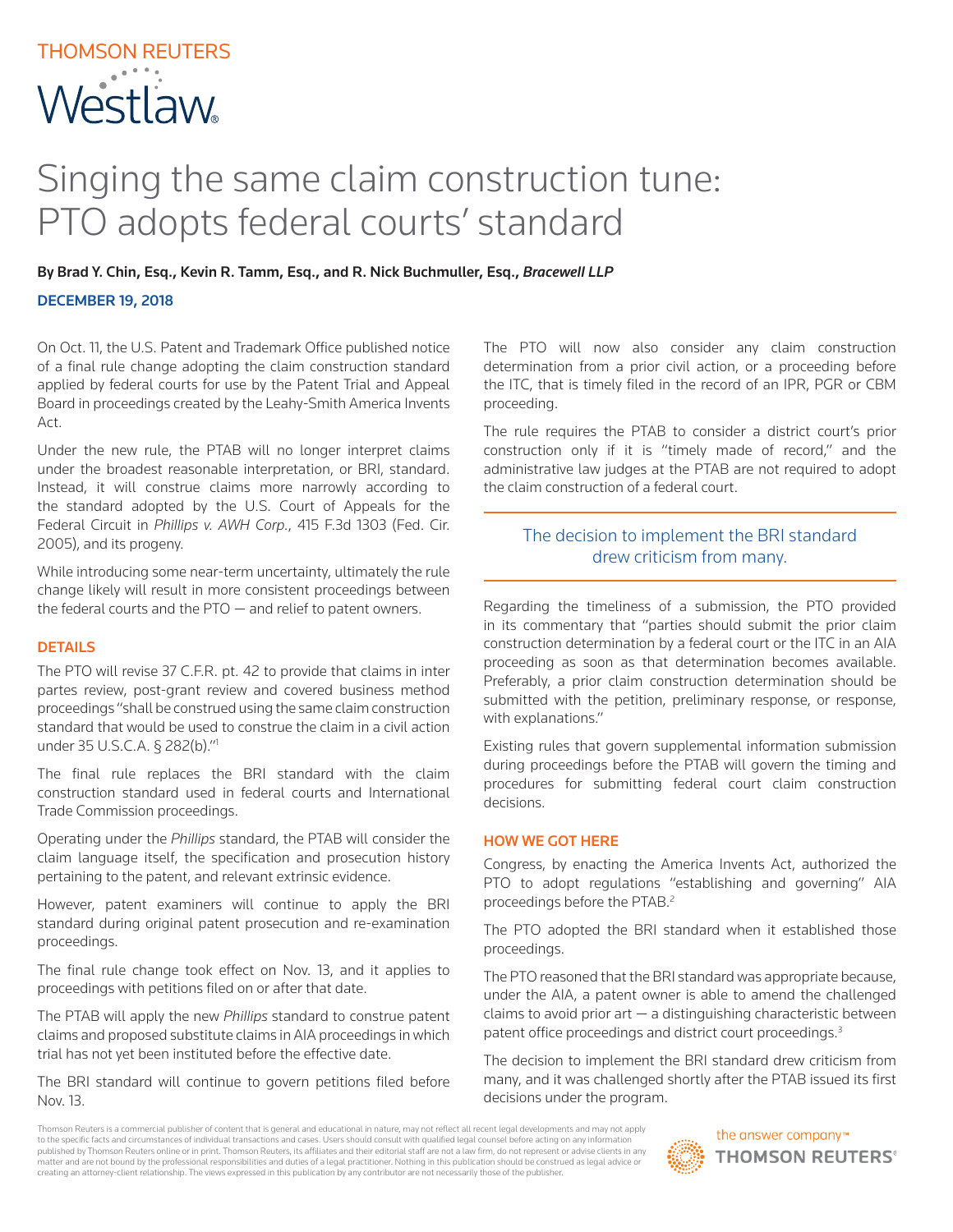Ultimately, the U.S. Supreme Court considered whether PTO's decision to adopt the BRI standard was appropriate in *Cuozzo Speed Technologies LLC v. Lee*, 136 S. Ct. 2131 (2016).

In *Cuozzo*, the PTO reasserted its position that the BRI standard was appropriate because a patent owner can amend challenged claims in AIA proceedings to avoid prior art.

The Supreme Court deferred to the PTO, holding that Congress granted the agency authority to make substantive rules adopting a claim construction standard in AIA proceedings.

However, many practitioners and stakeholders called into question the reasoning provided by the PTO for adopting the BRI standard, because the ability to amend claims in AIA trials to avoid prior art, and have those amended claims accepted by the PTAB, proved to be rare.

A recent PTAB study indicates that out of all cases where a motion to amend was filed, only 18 out of 189 motions to amend were granted or granted in part.4

Though not specifically cited as a reason for the change to the *Phillips* standard, the lack of claim amendments, both filed and accepted, in AIA trials likely drove the PTO to make the change to the *Phillips* standard.

In addition to problems with amending claims in AIA proceedings, the PTO indicated that there was some merit to the concerns of stakeholders regarding the unfairness of applying different claim construction standards in AIA and district court proceedings.

Specifically, the PTO cited several studies that suggested the different claim construction standards resulted in a second bite at the apple for petitioners, decreased confidence in patent rights and proved to be a waste of parties' and judicial resources.

#### WHAT TO EXPECT

In some cases, the rule change likely will help patent owners avoid claim invalidation by the PTAB, particularly where similar claims have avoided invalidation in a federal district court.

However, the PTO describes the *Phillips* and BRI standards as similar, and it explains that "there have been very few decisions in which courts have attributed a variance in claim interpretation to the differences between the two standards."5

In fact, some believe that the BRI and *Phillips* standards have essentially converged.<sup>6</sup>

But the change does appear to limit the possibility of a patent challenger obtaining a narrow claim construction from the district court for the purpose of infringement analysis, and a significantly broader claim construction before the PTAB for the purpose of claim invalidation.

Because the PTAB will consider claim construction decisions in prior district court proceedings, both patent owners and challengers should expect to make more consistent arguments with regard to claim construction in the different fora.

For example, consistent arguments are particularly important in light of the Federal Circuit's recent ruling in *Maxlinear Inc. v. CF CRESPE LLC*, 880 F.3d 1373 (Fed. Cir. 2018), where a panel decided that issue preclusion should generally extend to all related claims sharing identical issues of patentability with the invalidated claims of an administrative decision.7

Following *Maxlinear*, the Federal Circuit applied collateral estoppel based on the claim construction of related claims from a separate IPR proceeding, and noted that not just identical claims are subject to collateral estoppel — "[r]ather it is the identity of the issues that were litigated that determines whether collateral estoppel should apply."8

### The ability to amend claims in AIA trials to avoid prior art, and have those amended claims accepted by the PTAB, proved to be rare.

Because claim construction of the claims in related, but distinct, patents may be used in separate proceedings, patent owners should carefully consider their arguments and adopt a strategy in district court and PTAB proceedings that considers the broader patent family.

There is some uncertainty regarding whether the claim construction of a PTAB proceeding will have a preclusive effect in subsequent district court proceedings.

The Supreme Court held in *B&B Hardware Inc. v. Hargis Industries Inc.,* 135 S. Ct. 1293 (2015), that issue preclusion may apply to a determination by an agency when the ordinary elements of issue preclusion are met.

And while the Federal Circuit previously held in *Skyhawke Technologies LLC v. Deca International Corp.,* 828 F.3d 1373 (Fed. Cir. 2016), that issue preclusion is unlikely to apply to the PTAB's claim construction, it did so in part because claims in PTAB proceedings had been construed under a different standard than the standard applied in district court proceedings, and therefore had not been actually litigated.

Now that claims will be construed uniformly across the PTAB and district courts, there may be new breath in the argument that issue preclusion should apply to the PTAB's claim construction decisions.

Logistically, the final rule change likely will allow patent owners and challengers to leverage legal work performed developing claim construction arguments for district court proceedings in PTAB proceedings.